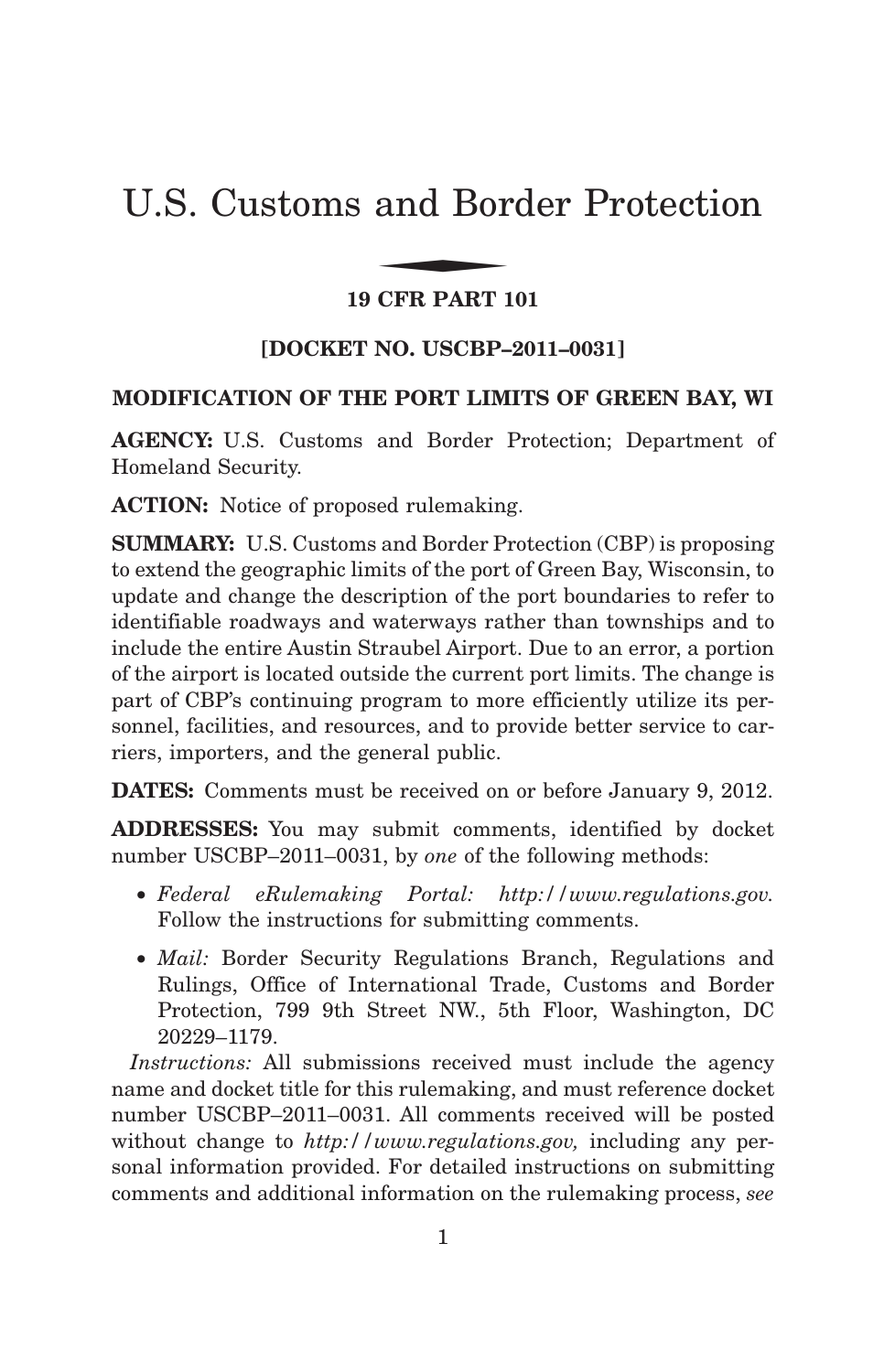the ''Public Participation'' heading of the **SUPPLEMENTARY IN-FORMATION** section of this document.

*Docket:* For access to the docket to read background documents or comments received, go to *http://www.regulations.gov.* Submitted comments may also be inspected during regular business days between the hours of 9 a.m. and 4:30 p.m. at the Office of International Trade, Customs and Border Protection, 799 9th Street NW., 5th Floor, Washington, DC. Arrangements to inspect submitted comments should be made in advance by calling Mr. Joseph Clark at (202) 325– 0118.

**FOR FURTHER INFORMATION CONTACT:** Robert Neustadt, Office of Field Operations, (312) 983–1201 (not a toll-free number) or by email at *Robert.Neustadt@dhs.gov.*

# **SUPPLEMENTARY INFORMATION:**

#### **I. Public Participation**

Interested persons are invited to participate in this rulemaking by submitting written data, views, or arguments on all aspects of the proposed rule. U.S. Customs and Border Protection (CBP) also invites comments that relate to the economic, environmental, or federalism effects that might result from this proposed rule. Comments that will provide the most assistance to CBP will reference a specific portion of the proposed rule, explain the reason for any recommended change, and include data, information, or authority that support such recommended change.

## **II. Background and Purpose**

CBP ports of entry are locations where CBP officers and employees are assigned to accept entries of merchandise, clear passengers, collect duties, and enforce the various provisions of customs, immigration, agriculture and related U.S. laws at the border. The term ''port of entry'' is used in the code of Federal Regulations (CFR) in title 8 for immigration purposes and in title 19 for customs purposes. For customs purposes, CBP regulations list designated CBP ports of entry and the limits of each port in section 101.3(b)(1) of title 19 (19 CFR  $101.3(b)(1)$ ).

For immigration purposes, CBP regulations list ports of entry for aliens arriving by vessel and land transportation in section 100.4(a) of title 8 (8 CFR 100.4(a)). These ports are listed according to location by districts and are designated as Class A, B, or C. Green Bay, Wisconsin, is included in this list in District No. 9, as a Class A port of entry, meaning a port that is designated as a port of entry for all aliens arriving by vessel and land transportation.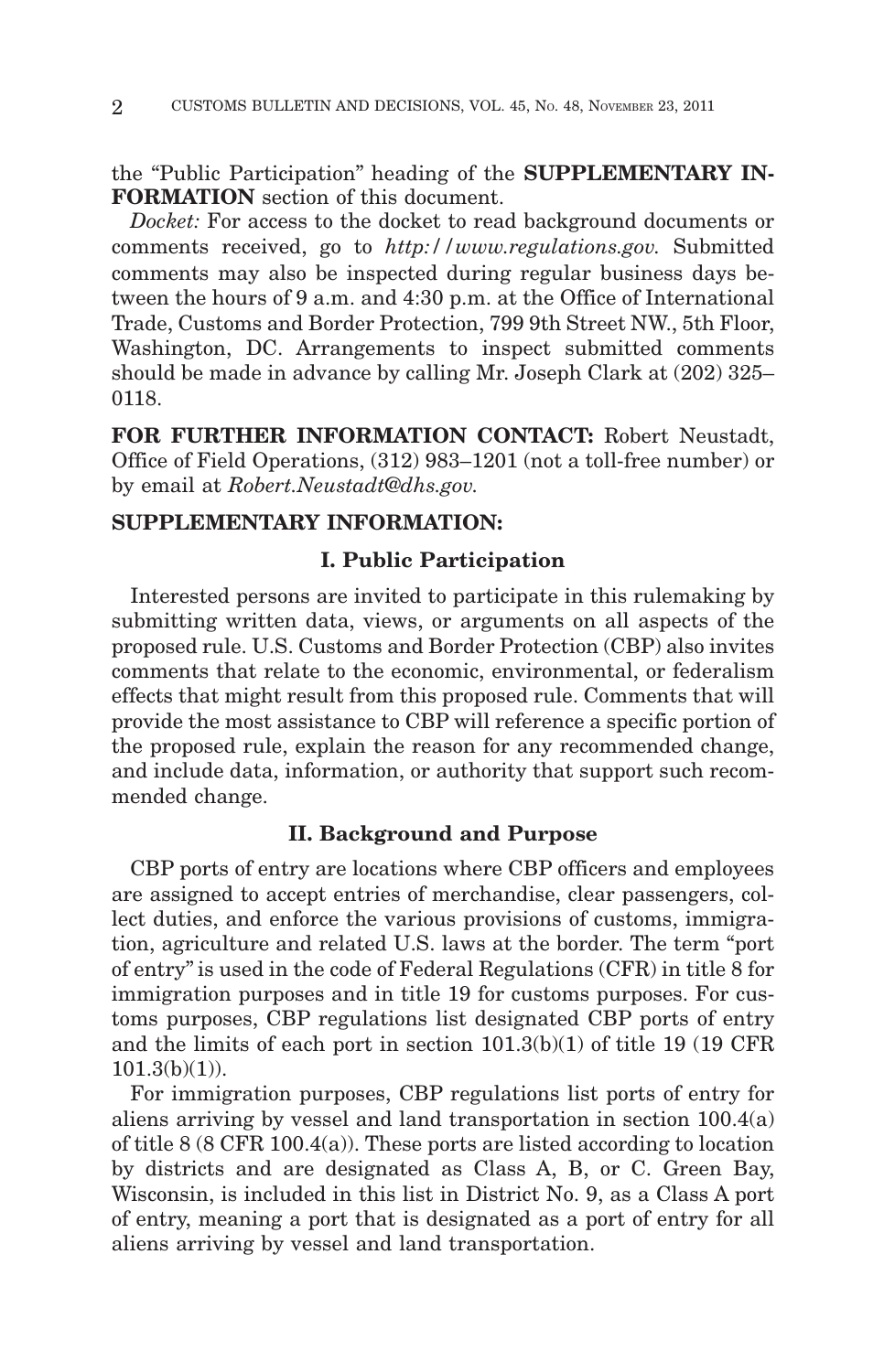As part of its continuing efforts to provide better service to carriers, importers, and the general public, CBP, of the Department of Homeland Security (DHS), is proposing to extend the port boundaries for the port of entry at Green Bay, Wisconsin.

The port of entry originally consisted of only the corporate limits of Green Bay, Wisconsin. Treasury Decision (T.D) 54597, May 27, 1958, expanded the port limits to also include several townships and the city of De Pere, all in the State of Wisconsin. Specifically, the current port limits of the Green Bay port of entry include the corporate limits of Green Bay, Wisconsin, and the territory within the townships of Ashwaubenon, Allouez, Preble and Howard and the city of De Pere, all in the State of Wisconsin. CBP is proposing to change the port limits because the boundaries of the listed townships are not easy to locate, one of the townships identified in T.D. 54597 (Preble) no longer exists, and due to an error, a portion of the Austin Straubel Airport is located outside the current port limits.

In order to eliminate the discrepancy of the nonexistent township, to make the boundaries more easily identifiable to the public, and to correct the omission of a portion of the airport, CBP is proposing to amend 19 CFR 101.3(b)(1) to expand and revise the port boundaries. The proposed boundaries would include all the territory located within the current port limits as well as the entire Austin Straubel Airport. In addition, for ease of identification, the proposed boundaries would be identified by reference to specific roadways and waterways rather than by townships. CBP has determined that this proposed change would not result in a change in the service that is provided to the public by the port, nor require a change in the staffing or workload at the port.

#### **III. Current Port Limits of Green Bay, Wisconsin**

The current port limits of the Green Bay port of entry are described by the corporate limits of Green Bay, Wisconsin, and the territory within the townships of Ashwaubenon, Allouez, Preble and Howard and the city of De Pere, all in the State of Wisconsin. We have included a map of the current port limits in the docket as ''Attachment A: Green Bay (Current).''

#### **IV. Proposed Port Limits of Green Bay, Wisconsin**

The new port limits of Green Bay, Wisconsin, are proposed as follows:

Beginning at the point in the Sensiba State Wildlife Area where Lineville Rd. meets the shore of Lake Michigan, proceeding west on Lineville Rd. to the intersection with Westline Rd.; then south on Westline Rd. to the intersection with Glendale Ave.; then west on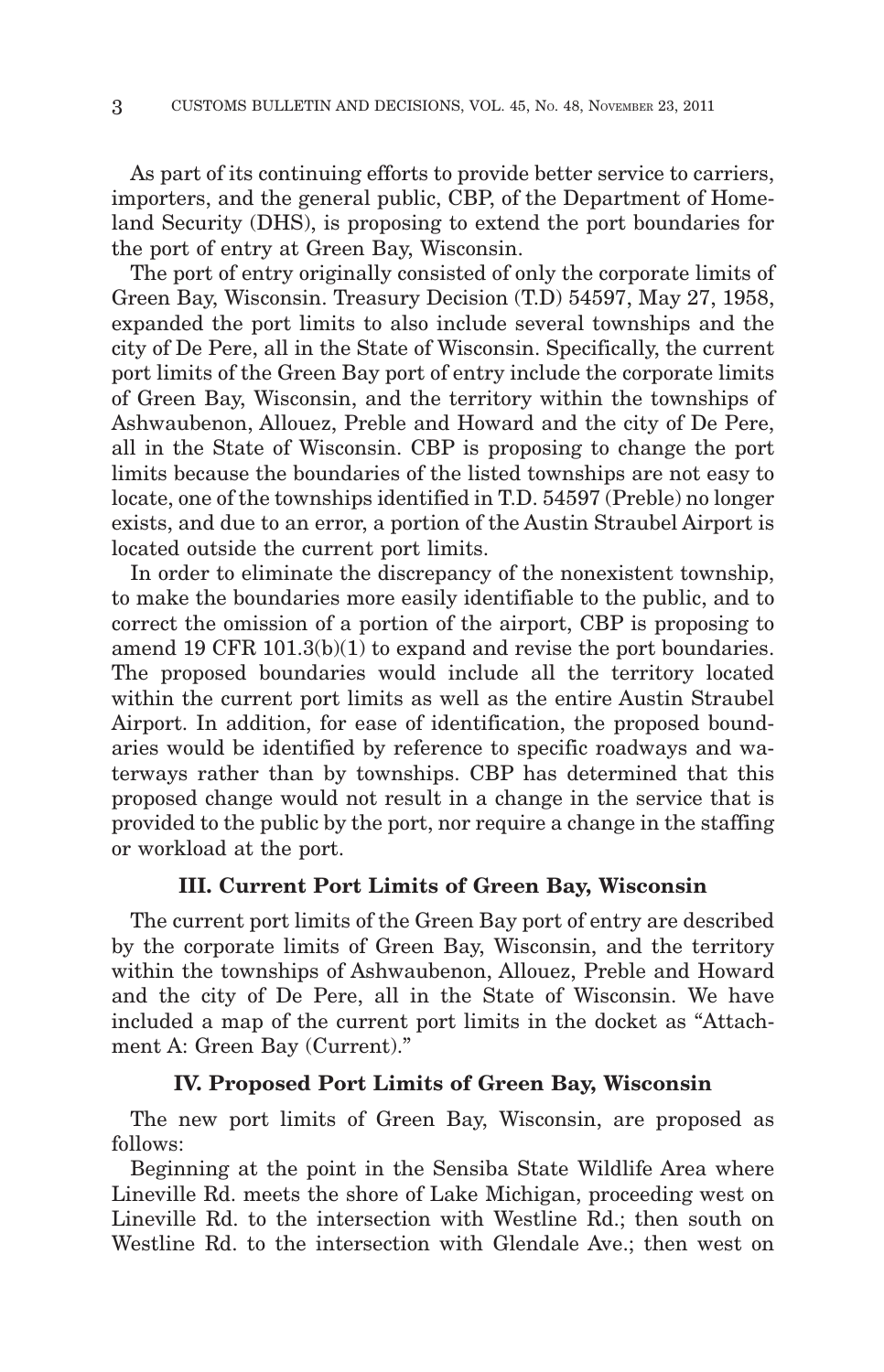Glendale Ave. to the intersection with County Line Rd. (Country Route U); then south on County Line Rd. to the intersection with Wisconsin State Route 29/32; then southeast on Route 29/32 to the intersection with Riverdale Dr. (County Route J); then southwest on Riverdale Dr. to the intersection with Hillcrest Dr.; then south on Hillcrest Dr. to the intersection with W Mason St. (State Route 54); then southwest on W Mason St. to the intersection with S Pine Tree Rd.; then south on S Pine Tree Rd. to the intersection with Orlando Dr.; then east on Orlando Dr. (which turns into Grant St.) to the intersection with 3rd St.; then north on 3rd St. to Main St. (State Route 32); then east on Main St. across the Fox River onto George St.; then east on George St. to the intersection with S Webster Ave.; then southwest on S Webster Ave. to Chicago St. (County Route G); then southeast on Chicago St. to the intersection with Monroe Rd. (County Route GV); then northeast on Monroe Rd. to the intersection with State Route 172; then east on State Route 172 to the intersection with Interstate 43; then northeast on I–43 to the intersection with Manitowoc Rd.; then southeast on Manitowoc Rd. to the intersection with Eaton Rd. (County Route JJ), then east on Eaton Rd. to the intersection with S Vandenberg Rd. (County Route OO/QQ); then north on S Vandenberg Rd. to the intersection with Humboldt Rd., then northwest on Humboldt Rd. to the intersection with N Northview Rd.; then north on N Northview Rd. to the intersection with Luxemburg Rd.; then west on Luxemburg Rd. to the intersection with Spartan Rd.; then north on Spartan Rd. to the intersection with State Route 54/57; then northeast and north on Route 57 to the intersection with Van Lanen Rd.; then west on Van Lanen to the point where Van Lanen Rd. meets the shore of Lake Michigan. We have included a map of these proposed port limits in the docket as ''Attachment B: Green Bay (Proposed).''

#### **V. Regulatory Requirements**

#### *A. Signing Authority*

The signing authority for this document falls under 19 CFR 0.2(a). Accordingly, the notice of proposed rulemaking may be signed by the Secretary of Homeland Security (or her delegate).

# *B. Executive Order 12866: Regulatory Planning and Review*

This proposed rule is not considered to be a "significant regulatory" action'' under section 3(f) of Executive Order 12866, as supplemented by Executive Order 13563. Accordingly, this proposed rule has not been reviewed by the Office of Management and Budget (OMB) under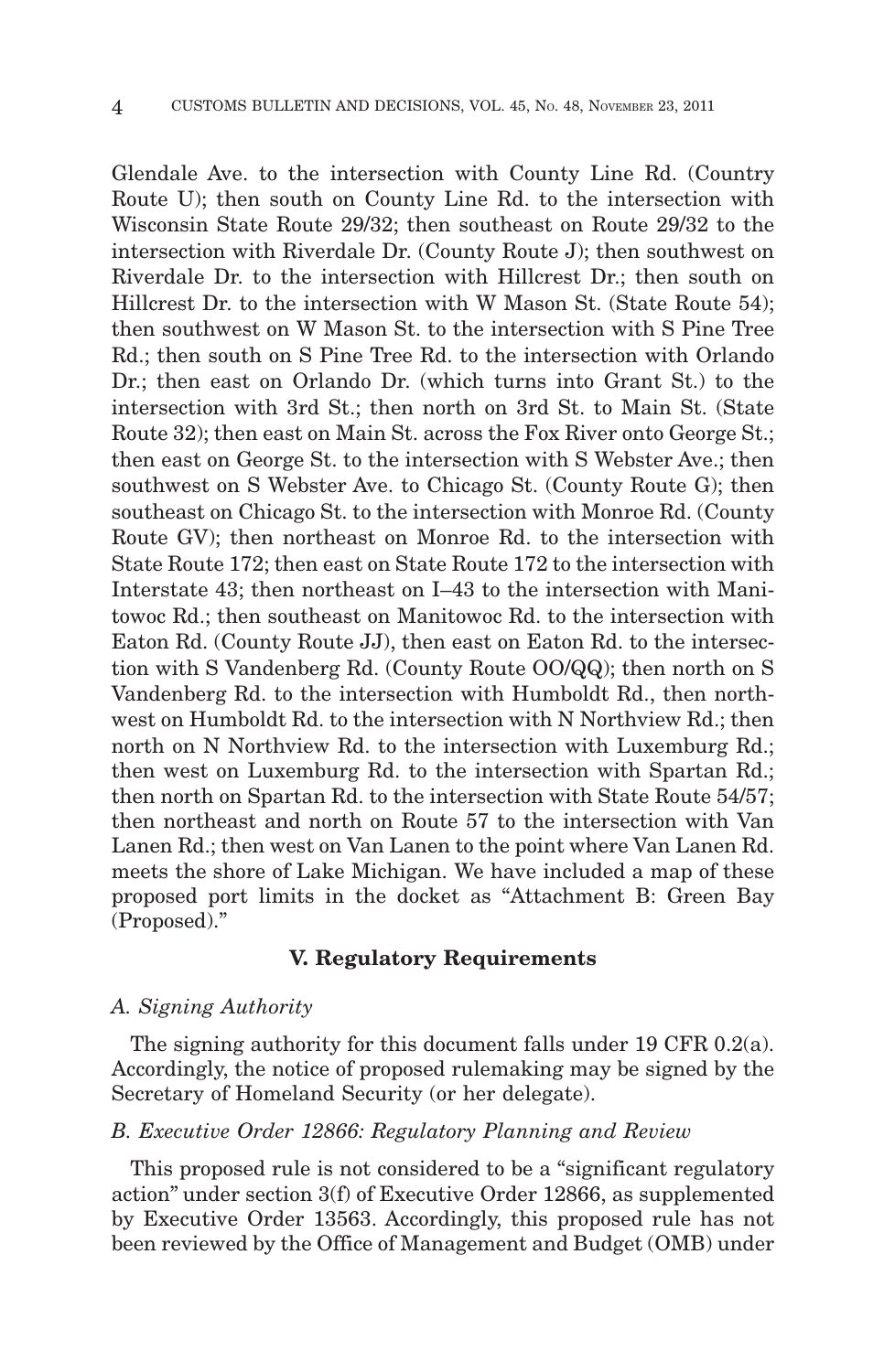Executive Order 12866. The proposed change is intended to expand the geographical boundaries of the Port of Green Bay, Wisconsin, and make it more easily identifiable to the public. There are no new costs to the public associated with this rule.

#### *C. Regulatory Flexibility Act*

The Regulatory Flexibility Act (5 U.S.C. 601 *et seq.*) requires Federal agencies to examine the impact a rule would have on small entities. A small entity may be a small business (defined as any independently owned and operated business not dominant in its field that qualifies as a small business per the Small Business Act), a small not-for-profit organization, or a small governmental jurisdiction (locality with fewer than 50,000 people).

This proposed rule does not directly regulate small entities. The proposed change is part of CBP's continuing program to more efficiently utilize its personnel, facilities, and resources, and to provide better service to carriers, importers, and the general public. To the extent that all entities are able to more efficiently or conveniently access the facilities and resources within the proposed expanded geographical area of the new port limits, this proposed rule, if finalized, should confer benefits to CBP, carriers, importers, and the general public.

Because this rule does not directly regulate small entities, we do not believe that this rule has a significant economic impact on a substantial number of small entities. However, we welcome comments on that assumption. The most helpful comments are those that can give us specific information or examples of a direct impact on small entities. If we do not receive comments that demonstrate that the rule causes small entities to incur direct costs, we may certify that this action does not have a significant economic impact on a substantial number of small entities during the final rule.

#### *D. Unfunded Mandates Reform Act of 1995*

This rule will not result in the expenditure by State, local, and tribal governments, in the aggregate, or by the private sector, of \$100 million or more in any one year, and it will not significantly or uniquely affect small governments. Therefore, no actions are necessary under the provisions of the Unfunded Mandates Reform Act of 1995.

#### *E. Executive Order 13132*

The rule will not have substantial direct effects on the States, on the relationship between the National Government and the States, or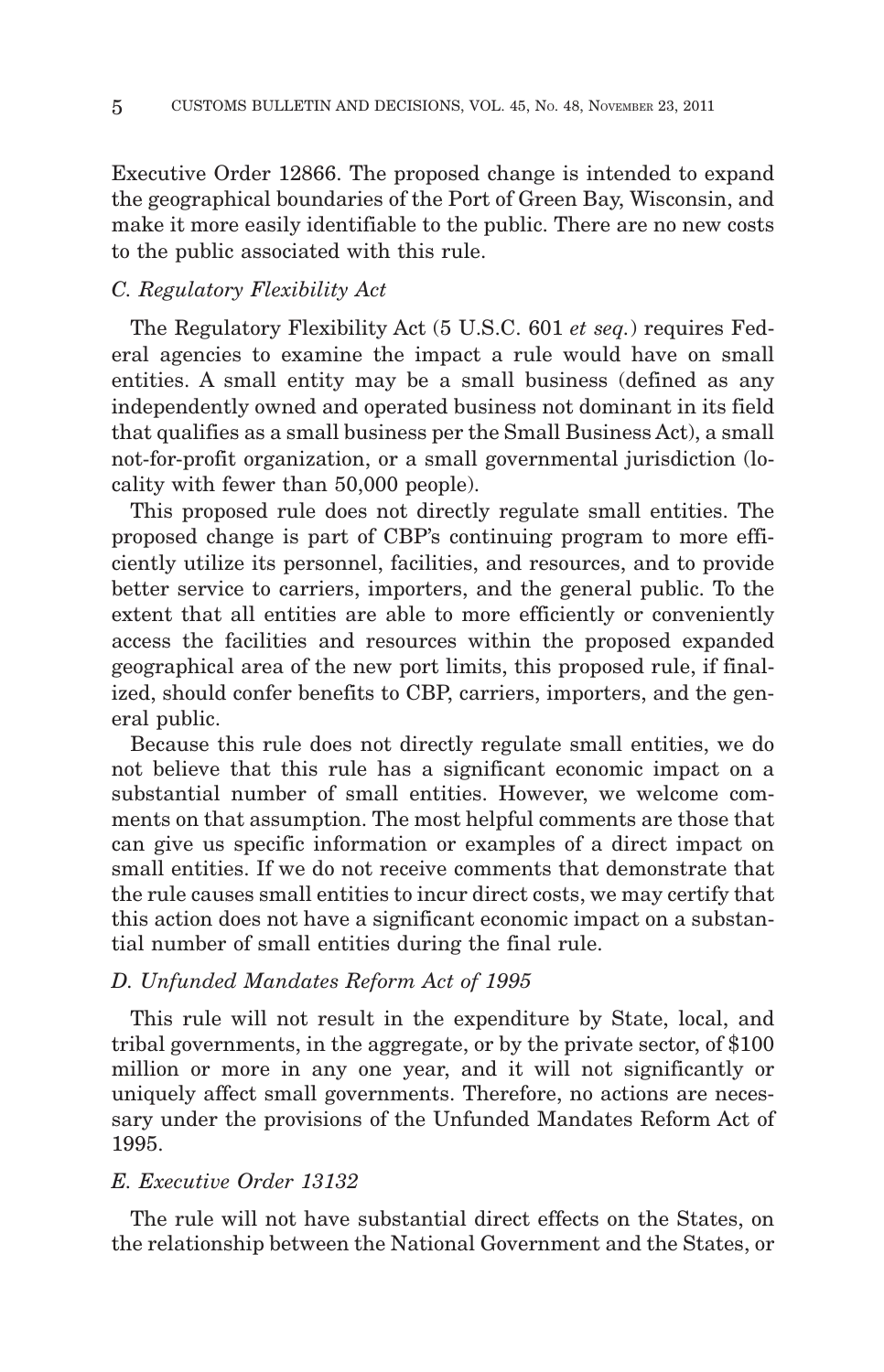on the distribution of power and responsibilities among the various levels of government. Therefore, in accordance with section 6 of Executive Order 13132, this rule does not have sufficient federalism implications to warrant the preparation of a federalism summary impact statement.

## *F. Authority*

This change is proposed under the authority of 5 U.S.C. 301, 6 U.S.C. 112, 203 and 211, 8 U.S.C. 1103 and 19 U.S.C. 2, 66 and 1624.

# **VI. Proposed Amendment to Regulations**

If the proposed port limits for Green Bay, Wisconsin, are adopted, CBP will amend 19 CFR  $101.3(b)(1)$  as necessary to reflect the new port limits.

Dated: November 4, 2011.

JANET NAPOLITANO, *Secretary of Homeland Security.* JANE<br>
S.<br>
Home<br>
Register, Novemb<br>
R.<br>
ALITOMATI

[Published in the Federal Register, November 9, 2011 (76 FR 69688)]

### **NATIONAL CUSTOMS AUTOMATION PROGRAM TEST CONCERNING AUTOMATED COMMERCIAL ENVIRONMENT (ACE) SIMPLIFIED ENTRY**

**AGENCY:** U.S. Customs and Border Protection, Department of Homeland Security.

**ACTION:** General notice.

**SUMMARY:** This document announces U.S. Customs and Border Protection's (CBP's) plan to conduct a National Customs Automation Program (NCAP) test concerning Automated Commercial Environment (ACE) entry capability. This new capability will include functionality specific to the filing of entry data for formal and informal consumption entries. This functionality will simplify the entry process by allowing participants to submit 12 required and three (3) optional data elements to CBP at any time prior to the arrival of the merchandise on the conveyance transporting the cargo to the United States. This data will fulfill merchandise entry requirements and will allow for earlier release decisions and more certainty for the importer in determining the logistics of cargo delivery. This initial phase of the test will be open to entries filed in the air transportation mode only. This notice invites parties to participate in the test, seeks public comment concerning any aspect of the planned test, describes the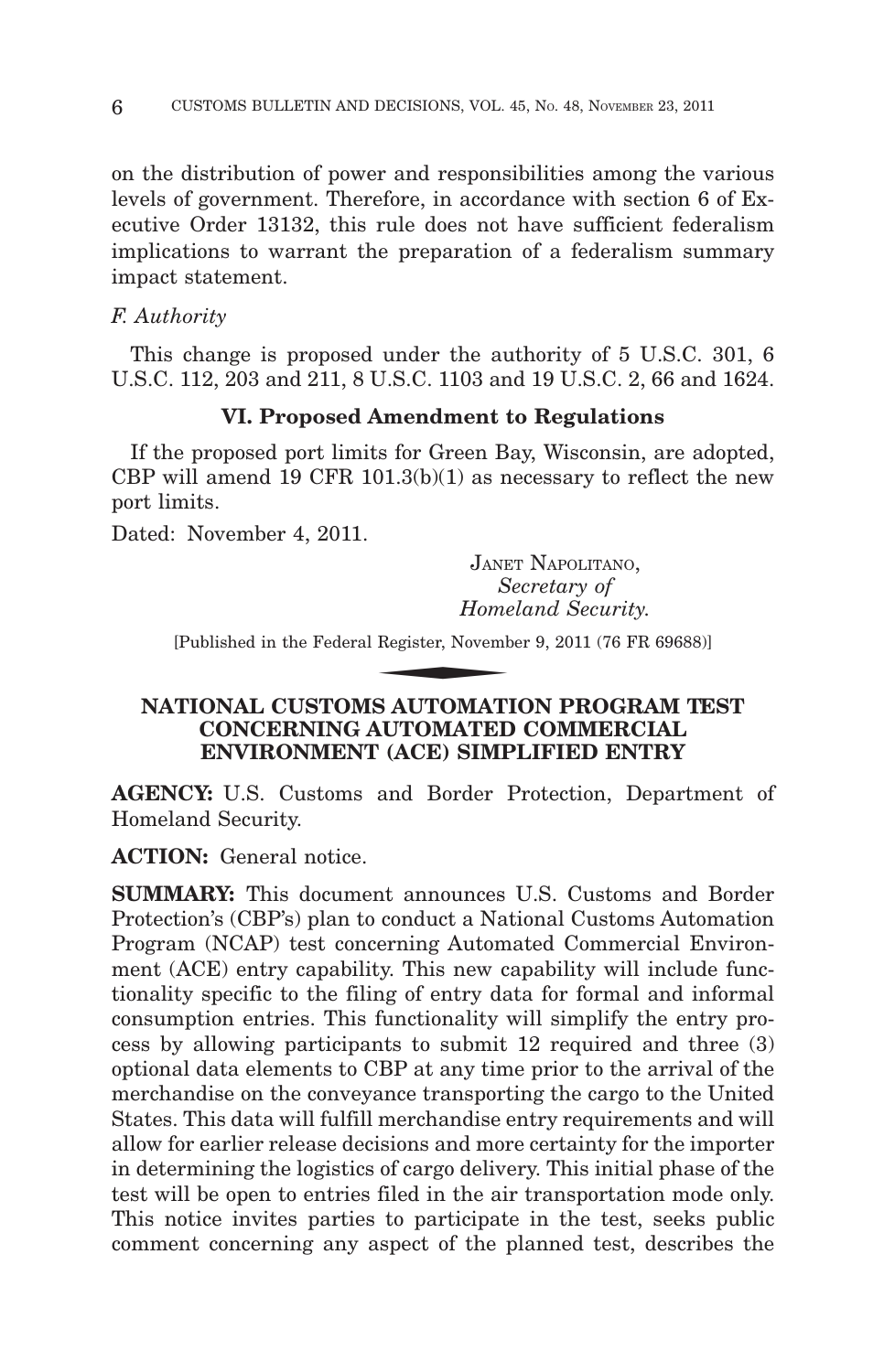eligibility requirements for participation in the test, and outlines the development and evaluation methodology to be used in the test. This notice will be referred to as the Simplified Entry Notice.

**DATES:** Communication to CBP indicating interest in participation in this planned test is requested within five (5) business days from November 9, 2011. Comments may be submitted to the Web site indicated in the "Addresses" section below at any time throughout the test. The initial phase of the test will begin on or about December 31, 2011 and will run for approximately two years. CBP will begin an evaluation of the initial phase of the test after the test has been ongoing for approximately 90 days for purposes of possible extension or expansion.

**ADDRESSES:** Comments concerning this notice and indication of interest in participation in Simplified Entry should be submitted via email to *cbpsimplifiedprocess@dhs.gov.* For a comment, please indicate ''*Simplified Entry* **Federal Register** *Notice''* in the subject line of your email.

**FOR FURTHER INFORMATION CONTACT:** For policy related questions, contact Steve Hilsen, Trade Policy and Programs, Office of International Trade, at *stephen.hilsen@dhs.gov.* For technical questions, contact Susan Maskell, Client Representative Branch, ACE Business Office, Office of International Trade, at *susan.maskell@dhs.gov.*

# **SUPPLEMENTARY INFORMATION:**

# **Background**

The National Customs Automation Program (NCAP) was established in Subtitle B of Title VI—Customs Modernization, in the North American Free Trade Agreement Implementation Act (Pub. L. 103–182, 107 Stat. 2057, 2170, December 8, 1993) (Customs Modernization Act). *See* 19 U.S.C. 1411. Through NCAP, the initial thrust of customs modernization was on trade compliance and the development of the Automated Commercial Environment (ACE), the planned successor to the Automated Commercial System (ACS). ACE is an automated and electronic system for commercial trade processing which is intended to streamline business processes, facilitate growth in trade, ensure cargo security, and foster participation in global commerce, while ensuring compliance with U.S. laws and regulations and reducing costs for U.S. Customs and Border Protection (CBP) and all of its communities of interest. The ability to meet these objectives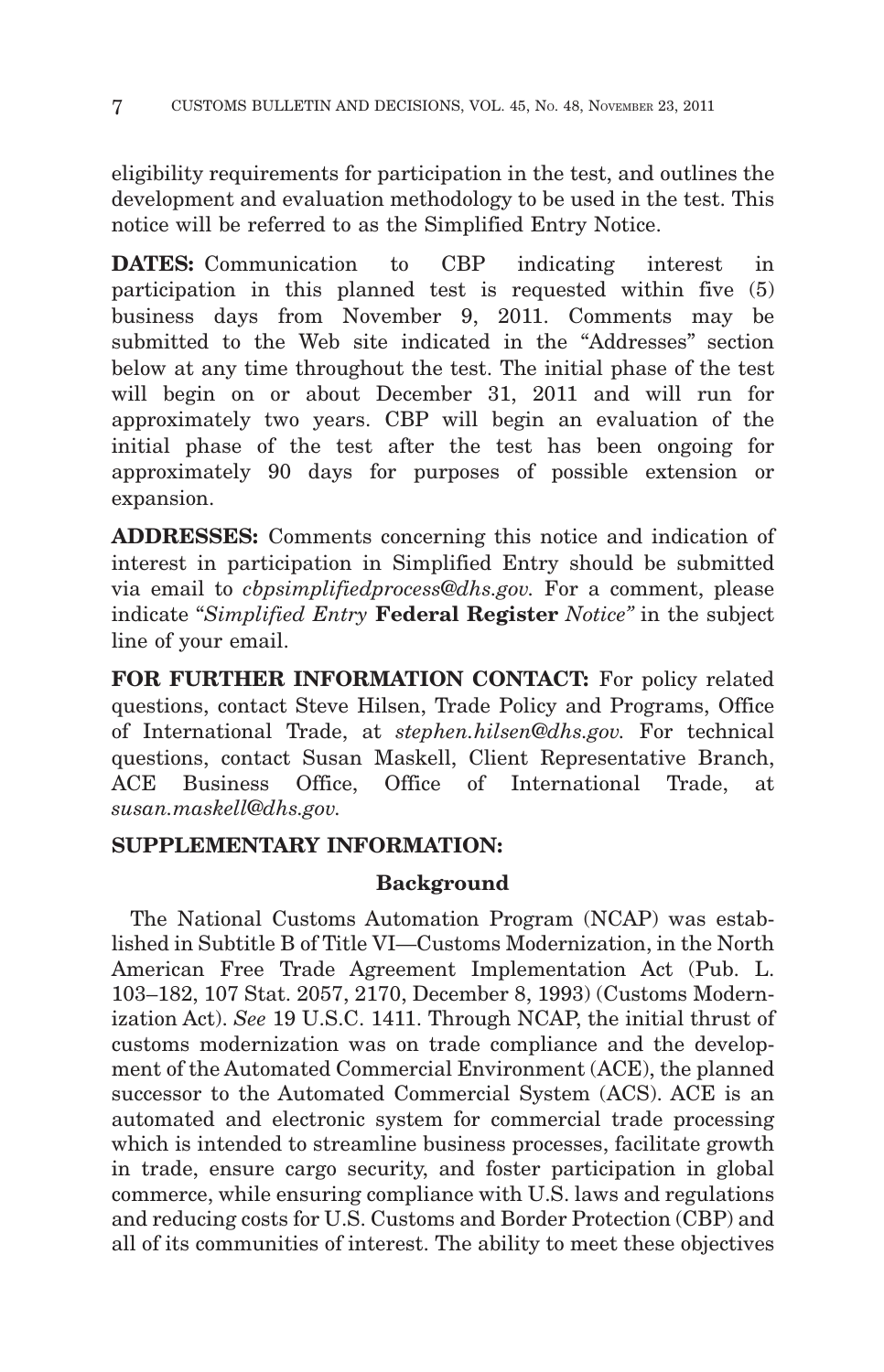depends on successfully modernizing CBP's business functions and the information technology that supports those functions. CBP's modernization efforts are accomplished through phased releases of ACE component functionality designed to replace a specific legacy ACS function. Each release will begin with a test and will end with mandatory compliance with the new ACE feature, thus retiring the legacy ACS function. Each release builds on previous releases and sets the foundation for subsequent releases.

Through the NCAP process, CBP is testing the ACE Entry Summary, Accounts and Revenue (ESAR) capabilities. *See* the General Notice published August 26, 2008 (73 FR 50337) for more information. These new capabilities include functionality specific to the filing and processing of entry summaries for formal consumption entries and informal entries. These capabilities serve to assist the importer in completion of entry as required by the provisions of 19 U.S.C. 1484(a)(1)(B).

In addition, CBP is conducting an NCAP test concerning the transmission of required advance ocean and rail data through the Automated Commercial Environment (ACE). *See* the General Notice published October 20, 2010 (75 FR 64737) for more information.

In order to provide the link between the transmission of manifest data and the completion of entry summary functionality, CBP is now initiating a test to automate the merchandise entry and release process required prior to the filing of entry summaries. Most commonly, entry information is submitted to CBP electronically through the Automated Broker Interface (ABI) with the submission of the electronic equivalent of the CBP Form 3461 (see 19 U.S.C. 1484(a)(1)(A), 19 CFR 141.61, Subpart D to 19 CFR part 143, 19 CFR 142.3, and 19 CFR 142.4.) Entry may be filed prior to the arrival of merchandise in the United States in line with current filing requirements. CBP also allows entry and entry summary information to be filed with the Importer Security Filing that is required of all cargo arriving by vessel (see 19 CFR 149.6.) In all instances where entry information is filed prior to merchandise arrival, the merchandise is not authorized for release until it has arrived within the port limits with the intent to unlade (see 19 CFR 141.68(e).)

The current CBP Form 3461 contains 27 data elements. In an effort to simplify the merchandise release process, allow for more streamlined electronic transmission for the filing broker, stand alone filer, and/or importer, and assist importers in finalizing cargo movement logistics, CBP is announcing this test to reduce the number of data elements required to obtain release of products to 12 for cargo transported by air. The filer may provide three other optional data ele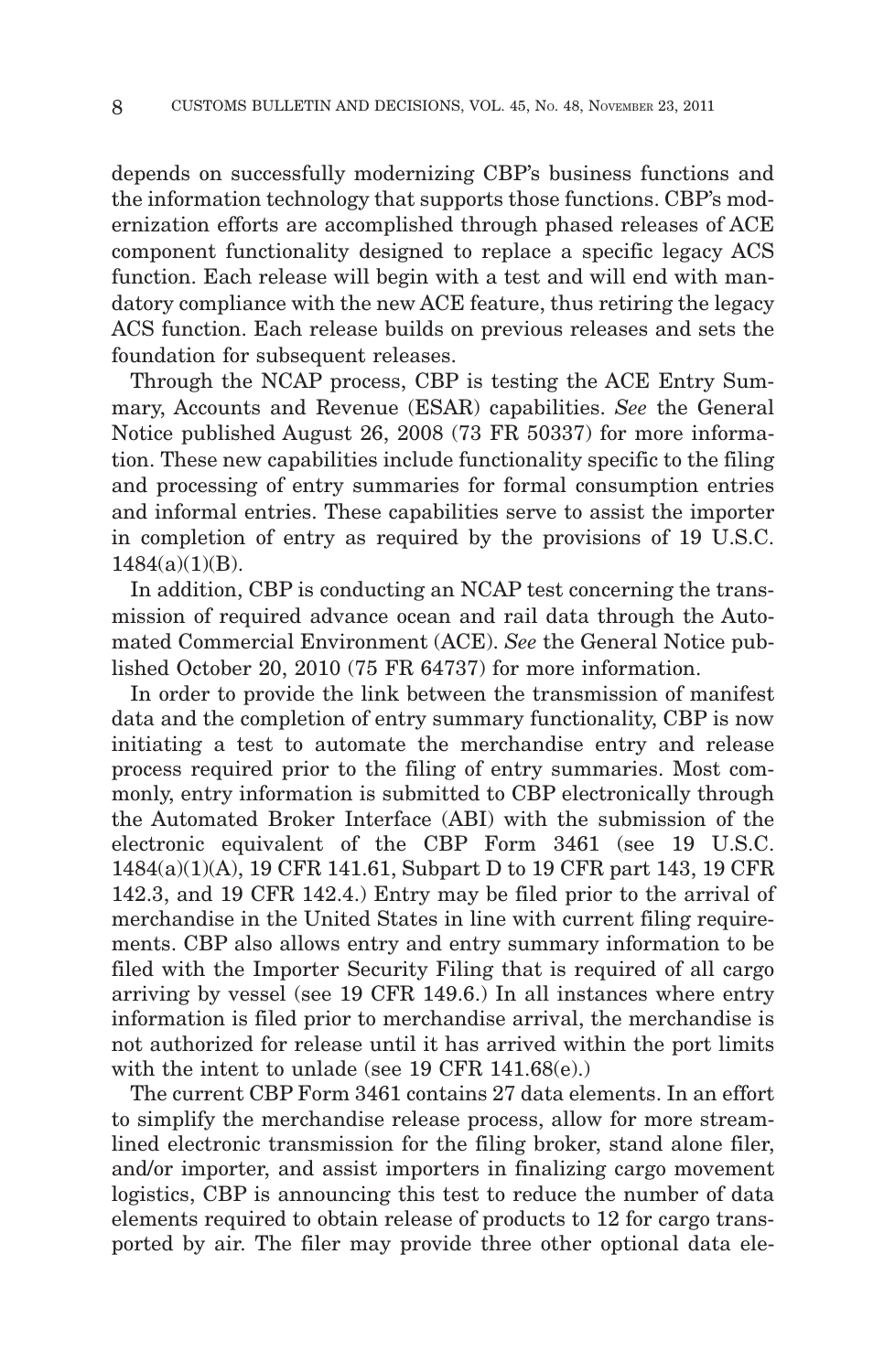ments that will be described below. The entry information required by this test will be in lieu of filing of the CBP Form 3461 or its electronic equivalent. The test will involve the transmission and acceptance of the data by CBP and the return of status messages concerning the shipment to the filer.

#### **Authorization for the Test**

The Customs Modernization provisions in the North American Free Trade Agreement Implementation Act provide the Commissioner of CBP with authority to conduct limited test programs or procedures designed to evaluate planned components of the NCAP. This test is authorized pursuant to § 101.9(b) of the CBP Regulations (19 CFR 101.9(b)) which provides for the testing of NCAP programs or procedures. *See* Treasury Decision (T.D.) 95–21.

#### **Implementation of the Test Concerning Simplified Entry**

#### *In General*

This document announces CBP's plan to conduct a new test concerning entry filing via a process known as Simplified Entry.

This filing is considered customs business for purposes of 19 U.S.C. 1641. The party filing Simplified Entry Data must have the right to make entry as provided in 19 U.S.C. 1484. Accordingly, only the importer or customs broker acting on the importer's behalf may submit this filing. This will not change as the test is rolled out.

Filing of Simplified Entry Data is in lieu of filing a CBP Form 3461 or its electronic equivalent. It is not in lieu of filing an entry summary as both an entry and entry summary as permitted by 19 CFR 142.19. All entry summaries resulting from Simplified Entry Data release must be made in ACE.

#### *Initial Test Phase Rules*

For the initial test phase the following rules apply:

The initial test is for entries filed in the air transportation mode.

The Simplified Entry filing will only be allowed for Type 01 and Type 11 consumption entries. Participants cannot file an entry summary in lieu of the simplified entry.

No formal entry filed under Simplified Entry can be released under a single transaction bond. A continuous bond must be used.

The filing of entries on split shipments or unassembled or disassembled entities will not be supported in the initial phase of the test.

The port of arrival and the port of entry and unlading must be the same for any Simplified Entry filed.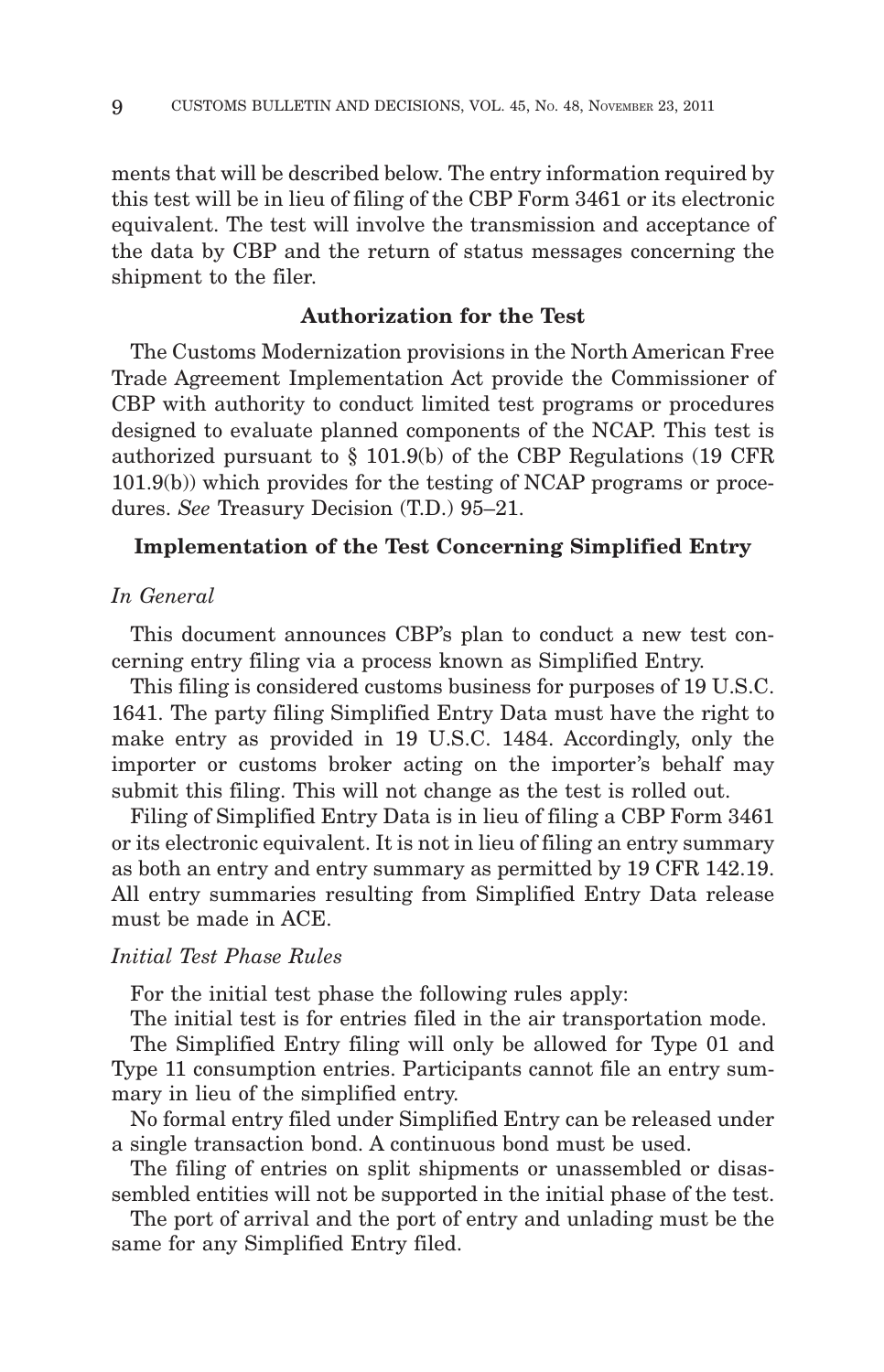The manifested bill of lading quantity count and the release bill of lading quantity count covered by the Simplified Entry must match.

Once CBP sends a release message, participants cannot send another simplified entry to replace or amend the one previously filed.

#### *Data Elements To Be Filed*

In lieu of filing CBP Form 3461 data, the importer or broker acting on behalf of the importer must file the following 12 data elements (to be known as the Simplified Entry Data Set or Simplified Entry Data) with CBP:

- (1) Importer of Record Number.
- (2) Buyer name and address.
- (3) Buyer Employer Identification Number (consignee number).
- (4) Seller name and address.
- (5) Manufacturer/supplier name and address.
- (6) HTS 10-digit number.
- (7) Country of origin.
- (8) Bill of lading/house air waybill number.
- (9) Bill of lading issuer code.
- (10) Entry number.
- (11) Entry type.
- (12) Estimated shipment value.

In the air environment in the initial test phase, the entry filer, at his option, may also provide the additional three (3) data elements:

- (13) Ship to party name and address (optional).
- (14) Consolidator name and address (optional).
- (15) Container stuffing location (optional).

Data element (1) and data elements (6) through (12) are defined in the same manner as when they are used for entry filing on the CBP Form 3461. Data elements (2) through (5) and (13) through (15) are defined in accordance with the provisions of 19 CFR 149.3.

The Simplified Entry Data Set may be filed at any time prior to the arrival of the cargo in the United States port of arrival with the intent to unlade.

#### *Functionality*

Upon receipt of the Simplified Entry Data, CBP will make all decisions with regard to release of the merchandise and will transmit its cargo release decision to the filer. Releases will be made at the house bill level. The merchandise will then be considered to be entered upon its arrival in the port with the intent to unlade, as provided by current 19 CFR 141.68(e).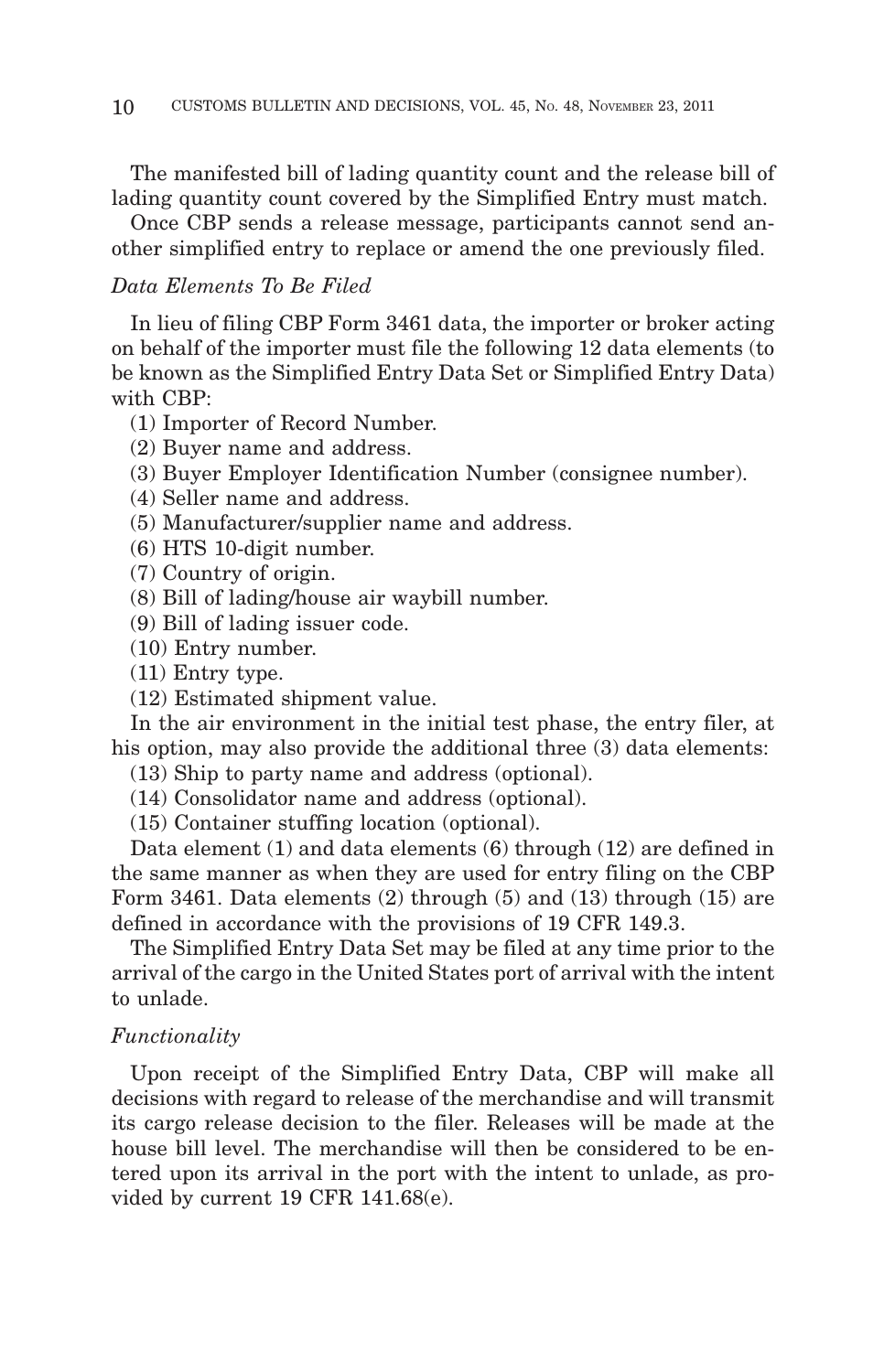#### *Admissibility Determinations by Other Government Agencies*

For this first phase of the test, Simplified Entry Data will only be accepted for entries that do not fall under the admissibility jurisdiction of Other Government Agencies (OGAs).

#### *Eligibility Requirements*

Importer self-filers and customs brokers seeking to participate in and benefit from Simplified Entry functionality available in this test must have an ACE Portal Account and either be able to file ACE entry summaries or have evinced the intent to file entry summaries in ACE.

Parties seeking to participate in this test must use a software package that has completed ABI certification testing for ACE and offers the simplified entry message set prior to transmitting data under the test. *See* the General Notice of August 26, 2008 (73 FR 50337) for a complete discussion on procedures for obtaining an ACE Portal Account. Importers not self filing must be sure their broker has the capability to file entry summaries in ACE.

Importers seeking to participate must hold a Tier 2 status or higher in the Customs-Trade Partnership Against Terrorism (C–TPAT). Brokers seeking to participate must be C–TPAT certified. For more information on C–TPAT see: *http://www.cbp.gov/xp/cgov/trade/ cargo* \_*security/ctpat/what*\_*ctpat/ctpat* \_ *overview.xml.*

#### *Test Participant Selection Criteria*

CBP will limit the initial pilot of this test to nine (9) accounts. CBP reserves the right to raise this limit on the number of participants during the initial stages of the test should testing capabilities allow.

Specifically, CBP is looking for test participants to include at least:

- 1 or more Importer self-filers.
- 1 or more Brokers.

Any importers for whom brokers file Simplified Entries must meet the C–TPAT Tier 2 criteria or higher.

When submitting a request to participate, a party should include information regarding estimated volume of entries anticipated to be filed under Simplified Entry and the identity of the ports where filings are likely to occur. CBP will use this information to determine resource requirements necessary to support the initial phase of the test.

Importer participants will be selected based upon entry filing volume and diversity of industries represented, giving consideration to the order in which participation requests are received.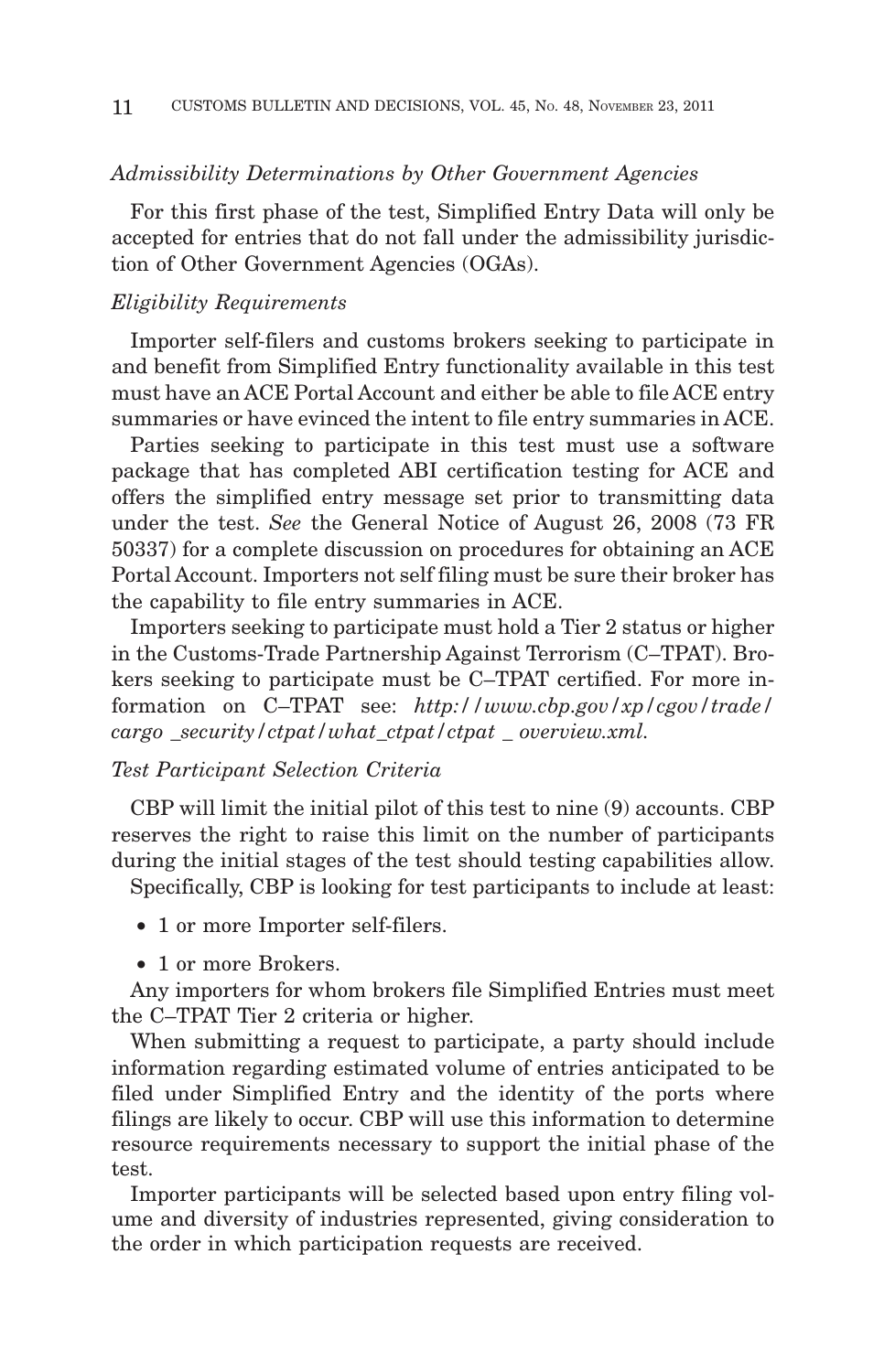Broker participants will be selected based upon entry filing volume, client diversity, and ports served, also with consideration given to the order in which participation requests are received.

#### *Test Restrictions and Duration*

The initial stages of the test will include only entries originating in the air environment. Land border arrivals, both truck and rail, and vessel ocean arrivals will be included in later stages of the test.

The initial phase of the test will begin on or about December 31, 2011, and will run for approximately two years. After the pilot begins, an evaluation will take place for purposes of extension or expansion of the test to other modes of transportation.

#### *Regulatory Provisions Affected*

Regulations that conflict with the terms and conditions of this test, namely regulations contained in parts 141, 142, and 143, including section 142.3, are suspended and overridden to the extent of the conflict for the duration of this test for those participants in this test and only to the extent of their participation in this test.

#### *Future Expansion of the Test*

Any future expansion in ACE including but not limited to any new Simplified Entry Data, the timing of submission of the data, or messaging between filers and CBP, will be announced via a separate **Federal Register** notice.

#### *Confidentiality*

All data submitted and entered into the ACE Portal is subject to the Trade Secrets Act (18 U.S.C. 1905) and is considered confidential, except to the extent as otherwise provided by law. As stated in previous notices, participation in this or any of the previous ACE tests is not confidential and upon a written Freedom of Information Act (FOIA) request, a name(s) of an approved participant(s) will be disclosed by CBP in accordance with 5 U.S.C. 552.

#### *Application Process*

Any party seeking to participate must submit an email to *cbpsimplifiedprocess@dhs.gov* with the subject heading ''Simplified Entry Participant Request''. All emails must be received within five (5) business days of the date of publication of this Notice.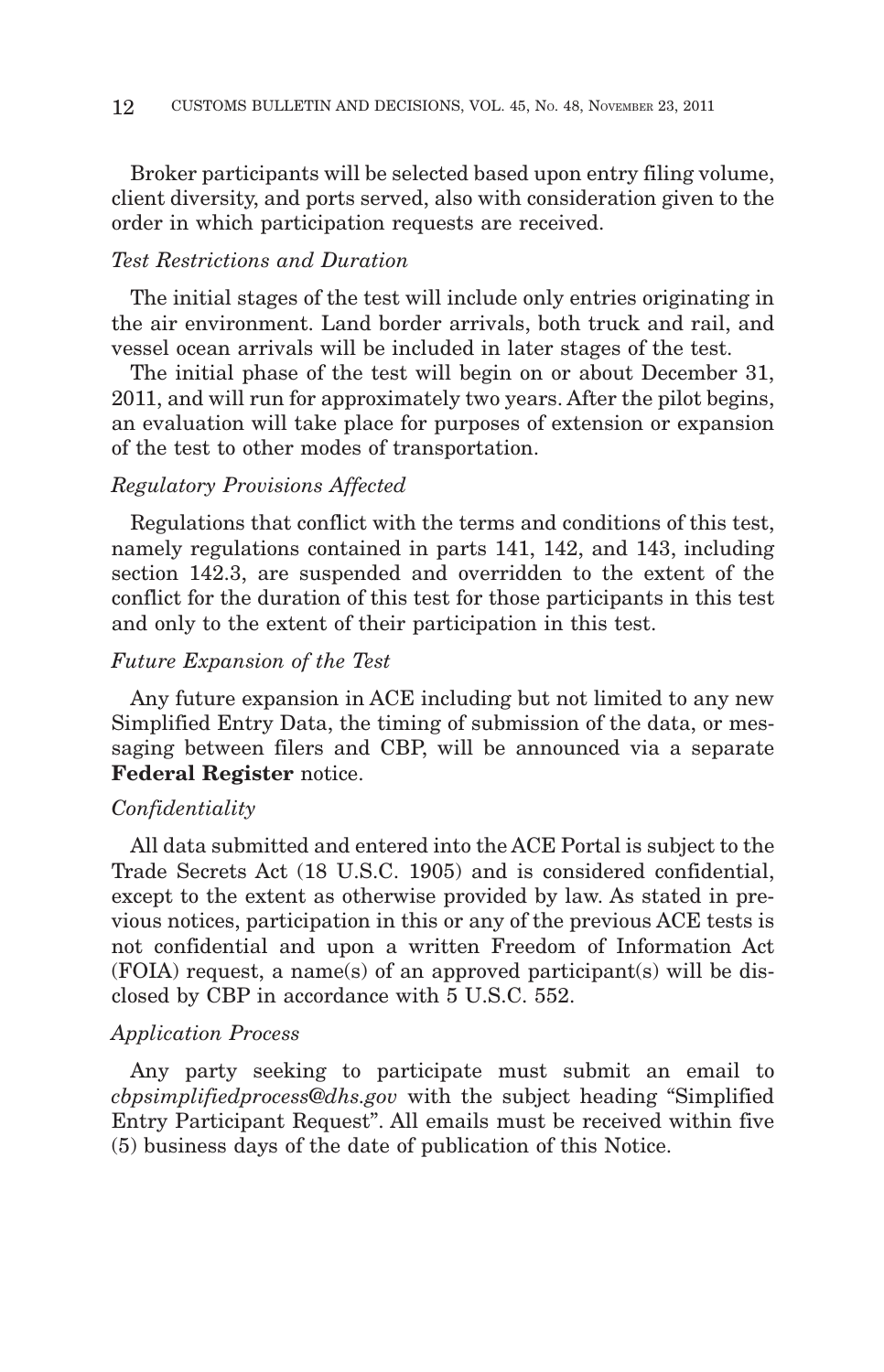#### *Misconduct*

If a test participant fails to abide by the rules, procedures, or term and conditions of this and all other applicable **Federal Register** Notices, fails to exercise reasonable care in the execution of participant obligations, or otherwise fails to comply with all applicable laws and regulations, then the participant may be suspended from participation in this test and/or subjected to penalties, liquidated damages, and/or other administrative or judicial sanction. Additionally, CBP has the right to suspend a test participant based on a determination that an unacceptable compliance risk exists. Such proposed suspension will apprise the participant of the facts or conduct warranting suspension. Any decision proposing suspension may be appealed in writing to the Assistant Commissioner (Office of International Trade) within 15 days of the decision date. Should the participant appeal the notice of proposed suspension, the participant should address the facts or conduct charges contained in the notice and state how the participant has or will achieve compliance. However, in the case of willfulness or where public health interests are concerned, the suspension may be effective immediately.

#### *Test Evaluation Criteria*

All interested parties are invited to comment on any aspect of this test at any time. To ensure adequate feedback, participants are required to take part in an evaluation of this test. CBP needs comments and feedback on all aspects of this test, including the design, conduct and implementation of the test, in order to determine whether to modify, alter, expand, limit, continue, end or implement this program by regulation. The final results of the evaluation will be published in the **Federal Register** and the Customs Bulletin as required by section 101.9 of the CBP regulations.

#### *Paperwork Reduction Act*

As noted above, CBP will be accepting only nine participants in the NCAP test. This means that fewer than ten persons will be subject to any information collections under the NCAP test. Accordingly, collections of information encompassed within this notice are exempted from the requirements of the Paperwork Reduction Act of 1995 (44 U.S.C. 3502 and 3507).

Dated: November 2, 2011.

ALLEN GINA, *Assistant Commissioner, Office of International Trade.*

[Published in the Federal Register, November 9, 2011 (76 FR 69755)]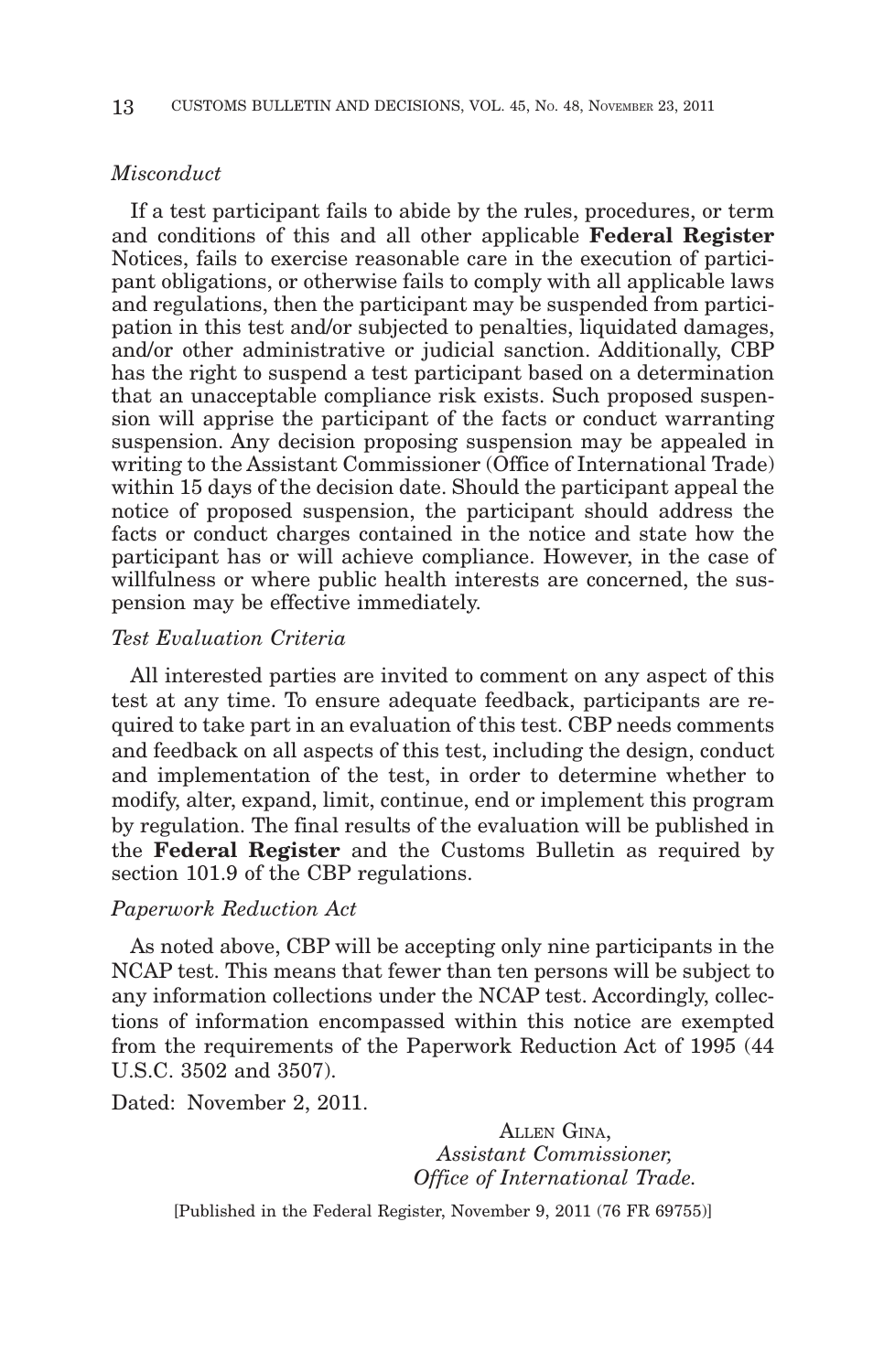# **AGENCY INFORMATION COLLECTION ACTIVITIES: Entry Summary**

**AGENCY:** U.S. Customs and Border Protection (CBP), Department of Homeland Security.

**ACTION:** 60–Day Notice and request for comments; Extension of an existing collection of information: 1651–0022.

**SUMMARY:** As part of its continuing effort to reduce paperwork and respondent burden, CBP invites the general public and other Federal agencies to comment on an information collection requirement concerning the Entry Summary (CBP Form 7501). This request for comment is being made pursuant to the Paperwork Reduction Act of 1995 (Pub. L. 104–13).

**DATES:** Written comments should be received on or before January 9, 2012, to be assured of consideration.

**ADDRESSES:** Direct all written comments to U.S. Customs and Border Protection, Attn: Tracey Denning, Regulations and Rulings, Office of International Trade, 799 9th Street NW., 5th Floor, Washington, DC 20229–1177.

**FOR FURTHER INFORMATION CONTACT:** Requests for additional information should be directed to Tracey Denning, U.S. Customs and Border Protection, Regulations and Rulings, Office of International Trade, 799 9th Street NW., 5th Floor, Washington, DC 20229–1177, at (202) 325–0265.

# **SUPPLEMENTARY INFORMATION:**

CBP invites the general public and other Federal agencies to comment on proposed and/or continuing information collections pursuant to the Paperwork Reduction Act of 1995 (Pub. L. 104–13). The comments should address: (a) Whether the collection of information is necessary for the proper performance of the functions of the agency, including whether the information shall have practical utility; (b) the accuracy of the agency's estimates of the burden of the collection of information; (c) ways to enhance the quality, utility, and clarity of the information to be collected; (d) ways to minimize the burden including the use of automated collection techniques or the use of other forms of information technology; and (e) the annual costs burden to respondents or recordkeepers from the collection of information (a total capital/startup costs and operations and maintenance costs). The comments that are submitted will be summarized and included in the CBP request for Office of Management and Budget (OMB) approval.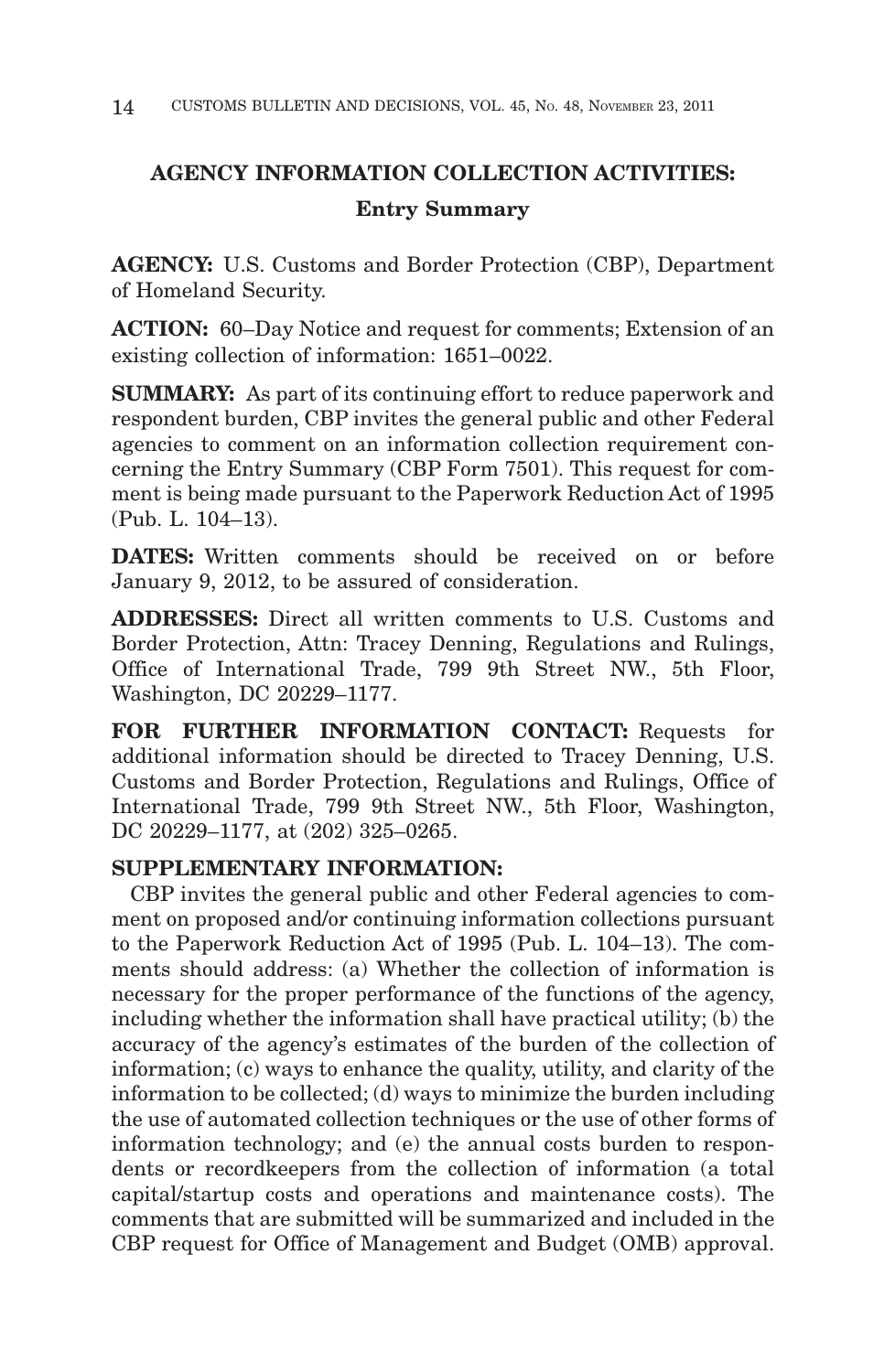All comments will become a matter of public record. In this document CBP is soliciting comments concerning the following information collection:

*Title:* Entry Summary. *OMB Number:* 1651–0022. *Form Number:* CBP Form 7501.

*Abstract:* CBP Form 7501, *Entry Summary,* is used to identify merchandise entering the commerce of the United States, and to document the amount of duty and/or tax paid. CBP Form 7501 is submitted by the importer, or the importer's agent, for each import transaction. The data on this form is used by CBP as a record of the import transaction; to collect the proper duty, taxes, certifications and enforcement information; and to provide data to the U.S. Census Bureau for statistical purposes. Collection of the data on this form is authorized by 19 U.S.C. 1484 and provided for by 19 CFR 142.11 and CFR 141.61. CBP Form 7501 and accompanying instructions can be found at *http://www.cbp.gov/xp/cgov/toolbox/forms/.*

*Current Actions:* CBP proposes to extend the expiration date of this information collection. The burden hours have been adjusted based on revised estimates by CBP.

*Type of Review:* Extension (with change). *Affected Public:* Businesses.

# **CBP Form 7501—Formal Entries**

**Estimated Number of Respondents:** 2,450.

**Estimated Number of Responses per Respondent:** 9,903.

**Estimated Total Annual Responses:** 24,262,980.

**Estimated Time per Response:** 20 minutes.

**Estimated Total Annual Burden Hours:** 8,079,572.

**CBP Form 7501—Formal Entries With Softwood Lumber Agreement**

**Estimated Number of Respondents:** 210. **Estimated Number of Responses per Respondent:** 1905. **Estimated Total Annual Responses:** 400,050. **Estimated Time per Response:** 40 minutes. **Estimated Total Annual Burden Hours:** 266,433.

**CBP Form 7501—Informal Entries**

**Estimated Number of Respondents:** 1,572. **Estimated Number of Responses per Respondent:** 2,582.